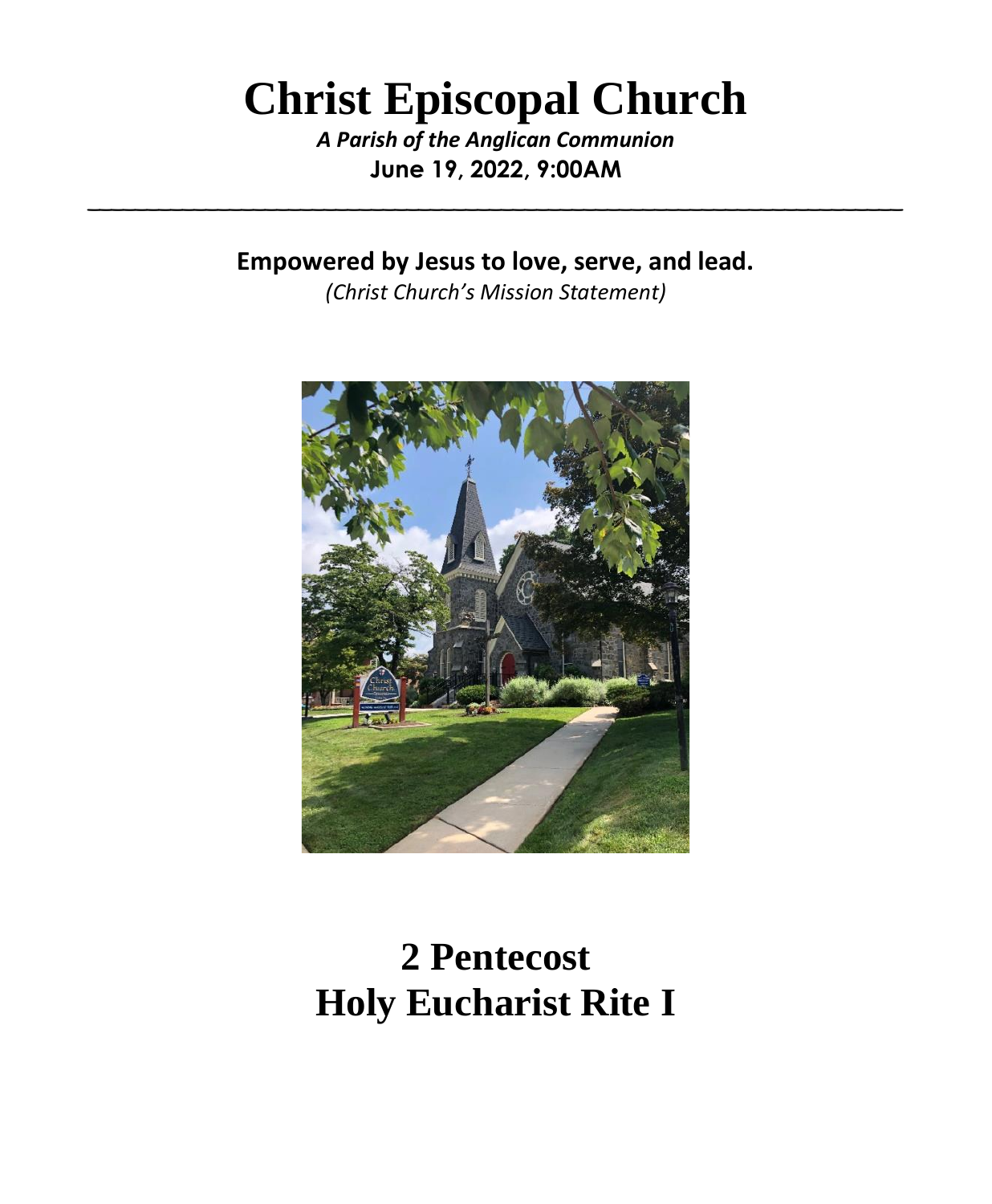## **2 Pentecost Celebrant: The Reverend Ernest Galaz, Rector Organist: Mr. Steven Neau**

**Prelude** Adagio and Chorale Varie on *Veni Creator* by M. Durufle

#### **Processional Hymn 529 "In Christ there is no East or West"**

In Christ there is no East or West, In him no South or North, But one great fellowship of love Throughout the whole wide earth.

Join hands, disciples of the faith, What e'er your race may be! Who serves my Father as his child Is surely kin to me.

In Christ now meet both East and West, In him meet South and North, All Christly souls are one in him, Throughout the whole wide earth.

Celebrant Blessed be God: Father, Son, and Holy Spirit.

**People And blessed be God's kingdom, now and for ever. Amen.**

Celebrant Almighty God, unto whom all hearts are open, all desires known, and from whom no secrets are hid: Cleanse the thoughts of our hearts by the inspiration of thy Holy Spirit, that we may perfectly love thee, and worthily magnify thy holy Name; through Christ our Lord. **People Amen.**

#### **Summary of Law**

Hear what our Lord Jesus Christ saith: Thou shalt love the Lord thy God with all thy heart, and with all thy soul, and with all thy mind. This is the first and great commandment. And the second is like unto it: Thou shalt love thy neighbor as thyself. On these two commandments hang all the Law and the Prophets.

#### **Gloria – Lau**

Glory to God in the highest, and peace to his people on earth. Lord God, heavenly King, Almighty God and Father. We worship you. We adore you. Glory to God, Glory to God, Glory to God in the highest.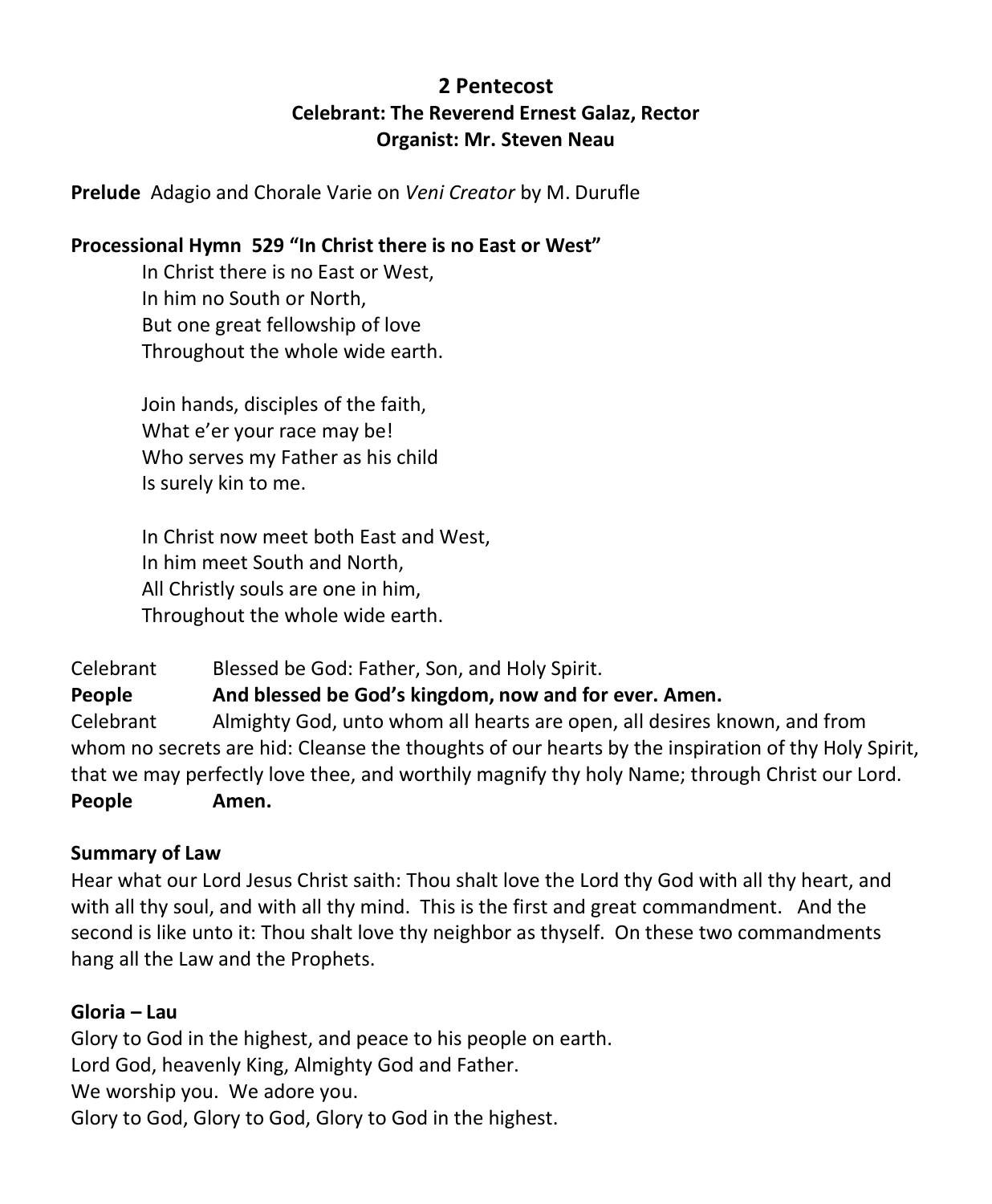## **The Collect of the Day**

Celebrant The Lord be with you.

**People And with thy spirit.**

Celebrant Let us pray… O Lord, make us have perpetual love and reverence for your holy Name, for you never fail to help and govern those whom you have set upon the sure foundation of your loving-kindness; through Jesus Christ our Lord, who lives and reigns with you and the Holy Spirit, one God, for ever and ever.

**People Amen.**

**The First Reading** *1 Kings 19:1-4, (5-7), 8-15a*

Ahab told Jezebel all that Elijah had done, and how he had killed all the prophets with the sword. Then Jezebel sent a messenger to Elijah, saying, "So may the gods do to me, and more also, if I do not make your life like the life of one of them by this time tomorrow." Then he was afraid; he got up and fled for his life, and came to Beer-sheba, which belongs to Judah; he left his servant there.

But he himself went a day's journey into the wilderness, and came and sat down under a solitary broom tree. He asked that he might die: "It is enough; now, O LORD, take away my life, for I am no better than my ancestors." [Then he lay down under the broom tree and fell asleep. Suddenly an angel touched him and said to him, "Get up and eat." He looked, and there at his head was a cake baked on hot stones, and a jar of water. He ate and drank, and lay down again. The angel of the LORD came a second time, touched him, and said, "Get up and eat, otherwise the journey will be too much for you."] He got up, and ate and drank; then he went in the strength of that food forty days and forty nights to Horeb the mount of God. At that place he came to a cave, and spent the night there.

Then the word of the LORD came to him, saying, "What are you doing here, Elijah?" He answered, "I have been very zealous for the LORD, the God of hosts; for the Israelites have forsaken your covenant, thrown down your altars, and killed your prophets with the sword. I alone am left, and they are seeking my life, to take it away."

He said, "Go out and stand on the mountain before the LORD, for the LORD is about to pass by." Now there was a great wind, so strong that it was splitting mountains and breaking rocks in pieces before the LORD, but the LORD was not in the wind; and after the wind an earthquake, but the LORD was not in the earthquake; and after the earthquake a fire, but the LORD was not in the fire; and after the fire a sound of sheer silence. When Elijah heard it, he wrapped his face in his mantle and went out and stood at the entrance of the cave. Then there came a voice to him that said, "What are you doing here, Elijah?" He answered, "I have been very zealous for the LORD, the God of hosts; for the Israelites have forsaken your covenant, thrown down your altars, and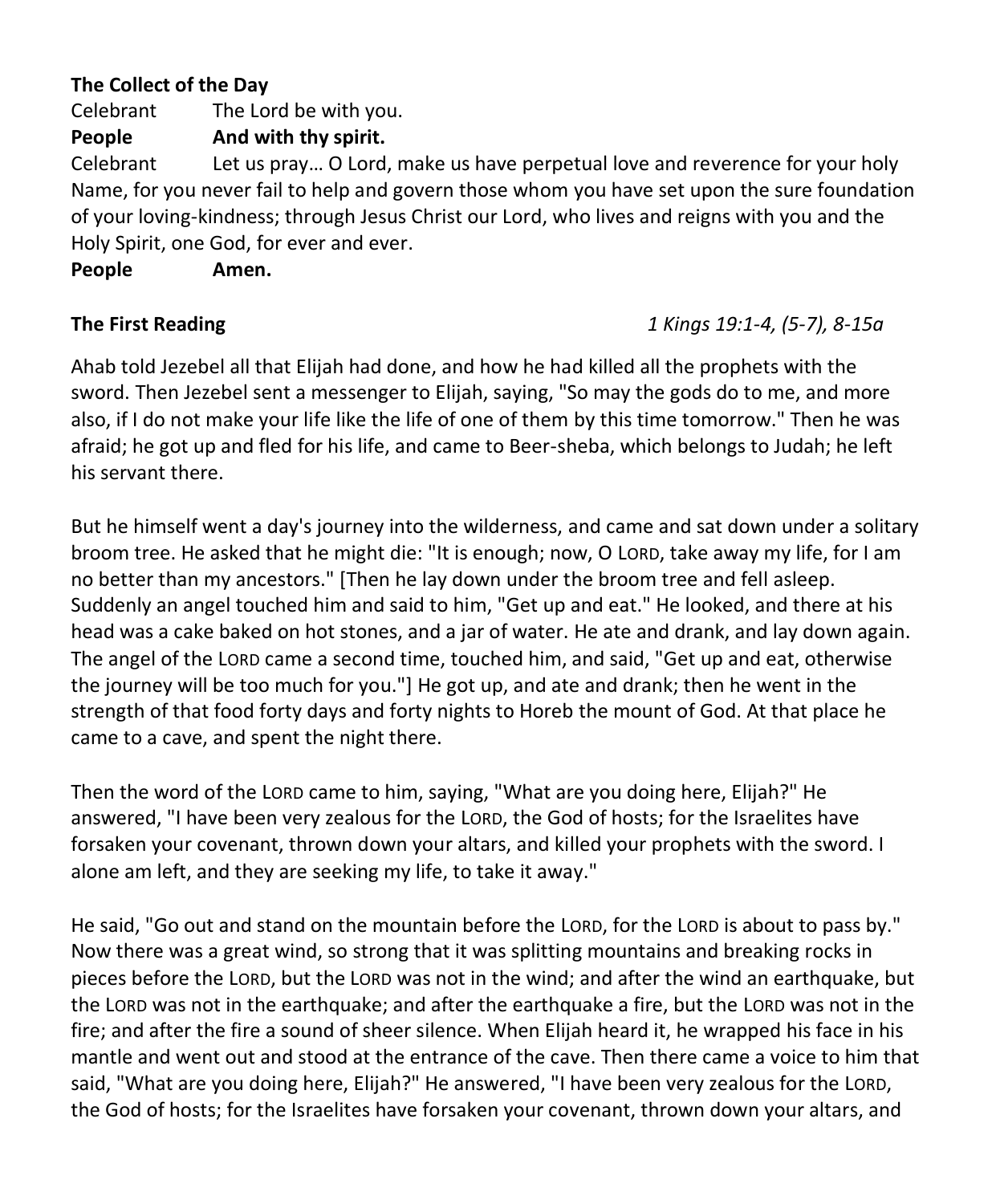killed your prophets with the sword. I alone am left, and they are seeking my life, to take it away." Then the LORD said to him, "Go, return on your way to the wilderness of Damascus."

Reader The Word of the Lord. **People Thanks be to God.**

#### **Psalm 42**

1 As the deer longs for the water-brooks, \* so longs my soul for you, O God.

2 My soul is athirst for God, athirst for the living God; \* when shall I come to appear before the presence of God?

3 My tears have been my food day and night, \* while all day long they say to me, "Where now is your God?"

4 I pour out my soul when I think on these things: \* how I went with the multitude and led them into the house of God,

- 5 With the voice of praise and thanksgiving, \* among those who keep holy-day.
- 6 Why are you so full of heaviness, O my soul? \* and why are you so disquieted within me?
- 7 Put your trust in God; \*

for I will yet give thanks to him, who is the help of my countenance, and my God.

8 My soul is heavy within me; \*

therefore I will remember you from the land of Jordan, and from the peak of Mizar among the heights of Hermon.

9 One deep calls to another in the noise of your cataracts; \* all your rapids and floods have gone over me.

10 The LORD grants his loving-kindness in the daytime; \* in the night season his song is with me, a prayer to the God of my life.

11 I will say to the God of my strength,

"Why have you forgotten me? \*

and why do I go so heavily while the enemy oppresses me?"

12 While my bones are being broken, \* my enemies mock me to my face;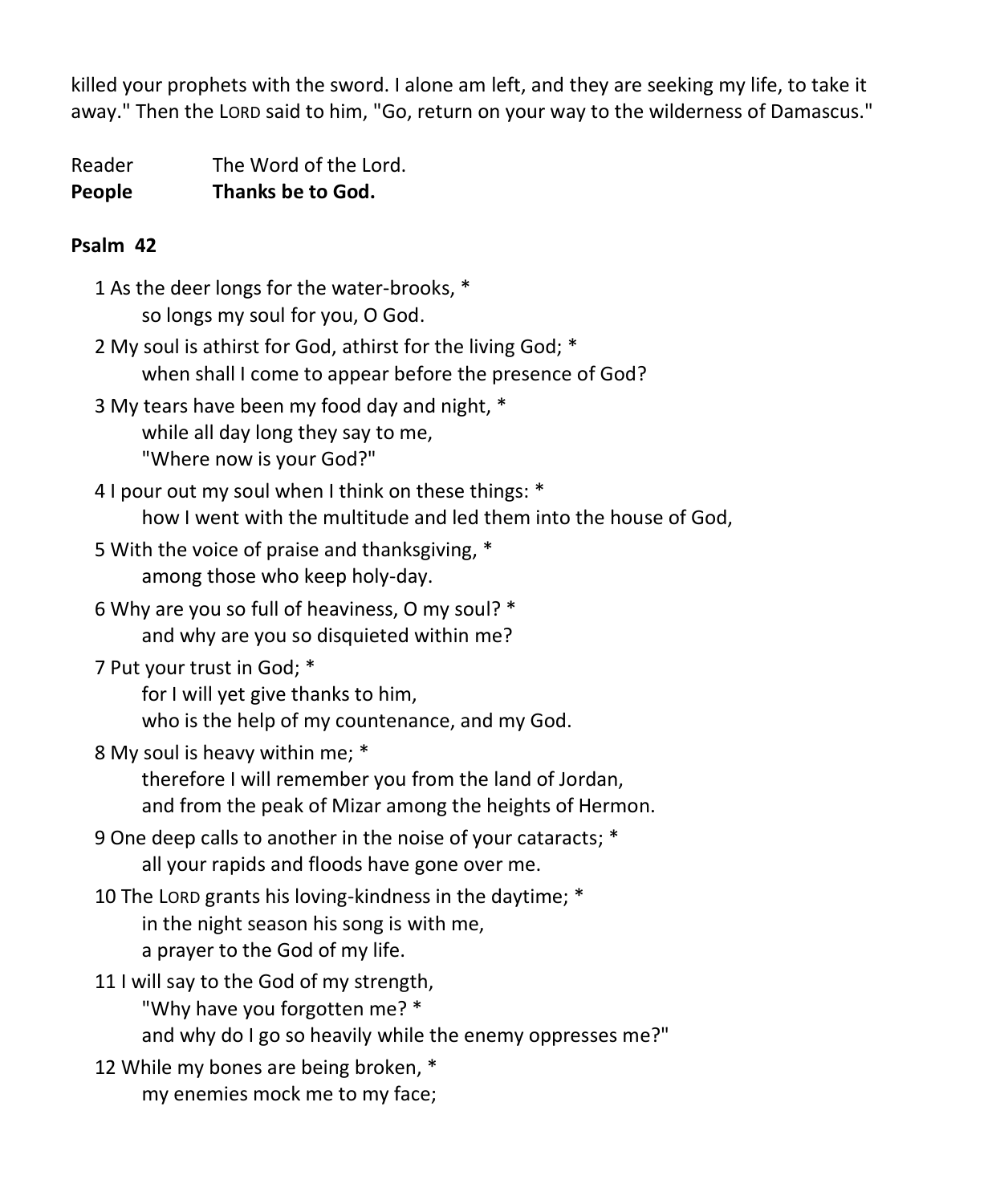13 All day long they mock me \* and say to me, "Where now is your God?"

14 Why are you so full of heaviness, O my soul? \* and why are you so disquieted within me?

15 Put your trust in God; \* for I will yet give thanks to him, who is the help of my countenance, and my God.

## **The Epistle** *Galatians 3:23-29*

Now before faith came, we were imprisoned and guarded under the law until faith would be revealed. Therefore the law was our disciplinarian until Christ came, so that we might be justified by faith. But now that faith has come, we are no longer subject to a disciplinarian, for in Christ Jesus you are all children of God through faith. As many of you as were baptized into Christ have clothed yourselves with Christ. There is no longer Jew or Greek, there is no longer slave or free, there is no longer male and female; for all of you are one in Christ Jesus. And if you belong to Christ, then you are Abraham's offspring, heirs according to the promise.

Reader The Word of the Lord. **People Thanks be to God.** 

**Gradual Hymn LEV 115** "**Spirit of the Living God"**

Spirit of the Living God, Fall fresh on me, Spirit of the Living God, Fall fresh on me, Melt me, mold me, Fill me, use me, Spirit of the Living God, Fall fresh on me.

## **The Gospel**

Priest The Holy Gospel of our Lord Jesus Christ according to Luke 8:26-39 **People: Glory be to thee, O Lord.**

Jesus and his disciples arrived at the country of the Gerasenes, which is opposite Galilee. As he stepped out on land, a man of the city who had demons met him. For a long time he had worn no clothes, and he did not live in a house but in the tombs. When he saw Jesus, he fell down before him and shouted at the top of his voice, "What have you to do with me, Jesus, Son of the Most High God? I beg you, do not torment me" -- for Jesus had commanded the unclean spirit to come out of the man. (For many times it had seized him; he was kept under guard and bound with chains and shackles, but he would break the bonds and be driven by the demon into the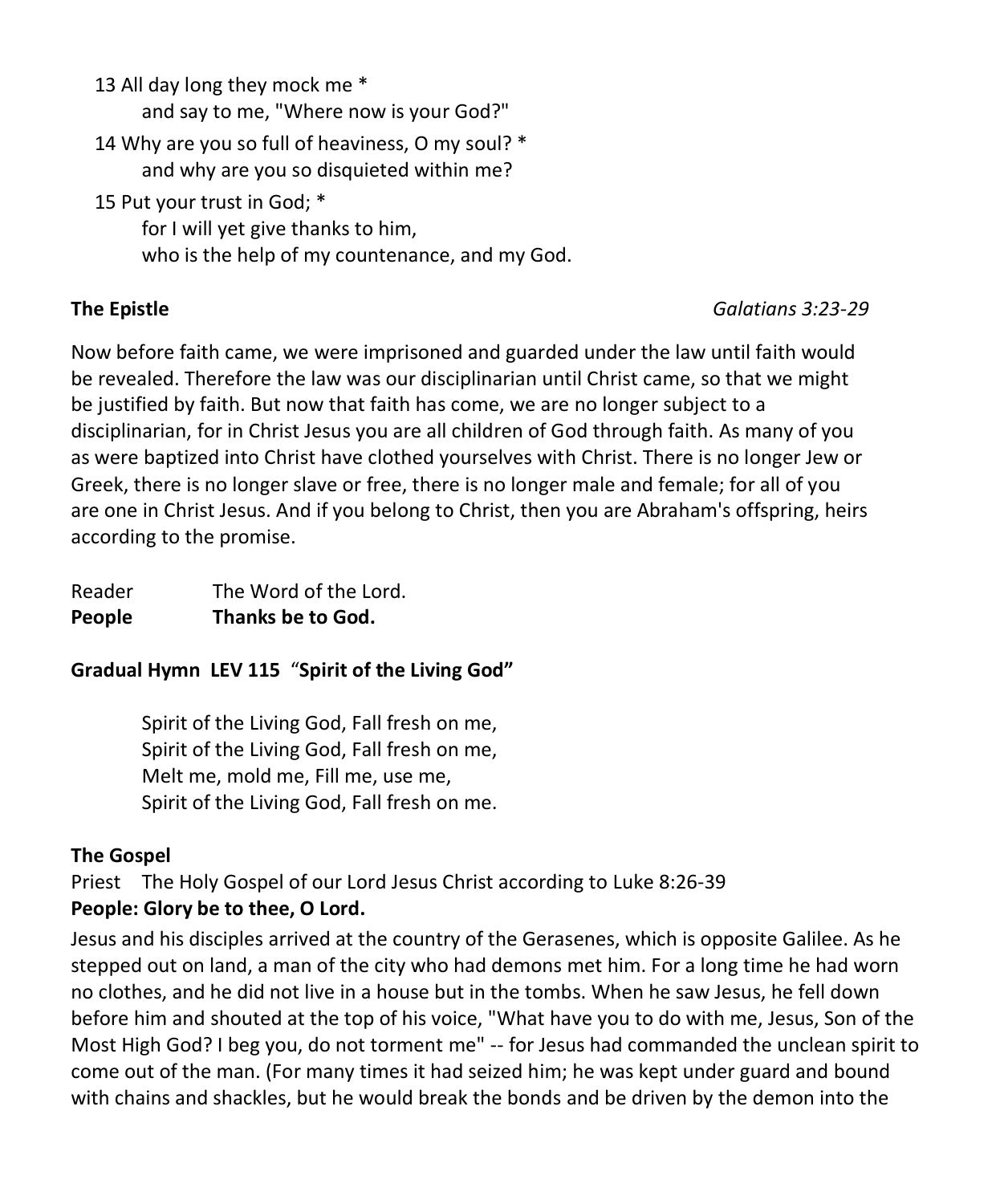wilds.) Jesus then asked him, "What is your name?" He said, "Legion"; for many demons had entered him. They begged him not to order them to go back into the abyss.

Now there on the hillside a large herd of swine was feeding; and the demons begged Jesus to let them enter these. So he gave them permission. Then the demons came out of the man and entered the swine, and the herd rushed down the steep bank into the lake and was drowned.

When the swineherds saw what had happened, they ran off and told it in the city and in the country. Then people came out to see what had happened, and when they came to Jesus, they found the man from whom the demons had gone sitting at the feet of Jesus, clothed and in his right mind. And they were afraid. Those who had seen it told them how the one who had been possessed by demons had been healed. Then all the people of the surrounding country of the Gerasenes asked Jesus to leave them; for they were seized with great fear. So he got into the boat and returned. The man from whom the demons had gone begged that he might be with him; but Jesus sent him away, saying, "Return to your home, and declare how much God has done for you." So he went away, proclaiming throughout the city how much Jesus had done for him.

| Reader | The Gospel of the Lord.      |
|--------|------------------------------|
| People | Praise be to thee, O Christ. |

**The Sermon Rev. Ernest Galaz** 

## **The Nicene Creed**

**We believe in one God, the Father, the Almighty, maker of heaven and earth, of all that is, seen and unseen. We believe in one Lord, Jesus Christ, the only Son of God, eternally begotten of the Father, God from God, Light from Light. true God from true God, begotten, not made, of one Being with the Father; through him all things were made. For us and for our salvation he came down from heaven; by the power of the Holy Spirit he became incarnate from the Virgin Mary and was made man (truly human). For our sake he was crucified under Pontius Pilate; he suffered death and was buried. On the third day he rose again in accordance with the Scriptures; he ascended into heaven and is seated at the right hand of the Father. He will come again in glory to judge the living and the dead, And his kingdom will have no end.**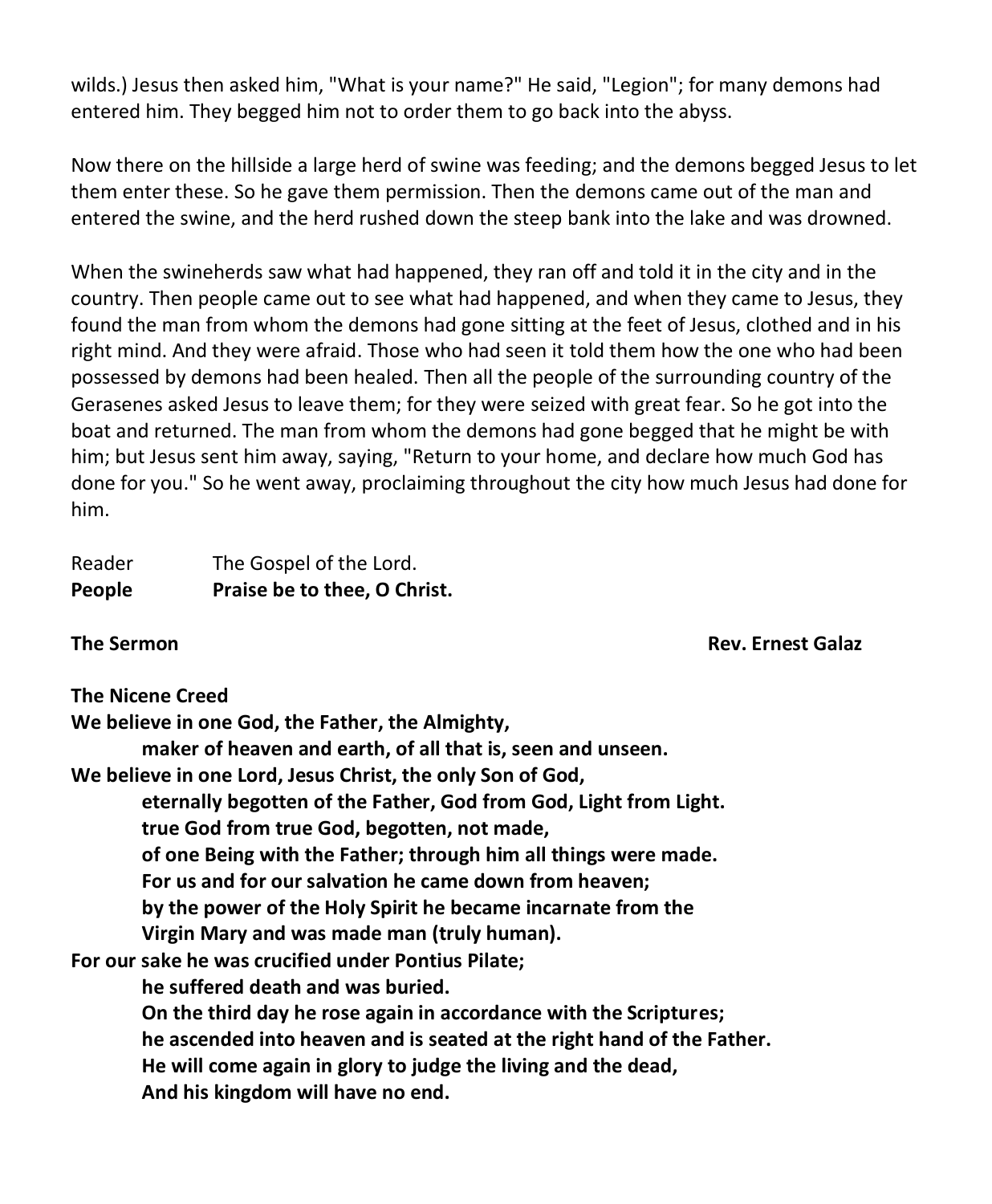**We believe in the Holy Spirit, the Lord, the giver of life,**

- **who proceeds from the Father (and the Son),**
- **with the Father and the Son he is worshiped and glorified.**
- **he has spoken through the prophets.**

**We believe in one holy catholic and apostolic Church.**

**We acknowledge one baptism for the forgiveness of sins.**

**We look for the resurrection of the dead, and the life of the world to come. Amen.**

#### **The Prayers of the People**

As we observe this Juneteenth holiday, we offer prayers for ourselves and the world.

Leader*:* That those entrusted with authority in our nation may support the changes needed in order to exercise leadership and promote healing it in an authentic, responsible, and peaceful manner, we pray.

## **People: May we accept the call to be bearers of peace.**

Leader: That the fullness of justice and compassion may be extended to the victims and families who have been subjected to violence, abuse, discrimination, murder, or the threat of, we pray. **People: May we accept the call to be bearers of peace.**

Leader: That our communities and our schools may find ways to actively participate in efforts to eliminate violence, especially violence against people of color, so that this country may take the lead in fostering conditions for healing racial division, we pray.

**People: May we accept the call to be bearers of peace.**

Leader*:* That all who gather this week to remember Juneteenth be able to freely, peaceably, and in celebration with us, remember together, we pray.

**People: May we accept the call to be bearers of peace.**

Leader*:* That we be courageous in living out the Gospel, we pray. **People: May we accept the call to be bearers of peace.**

*We offer our own intercession aloud or silently*

## *The Celebrant concludes with a Collect*

We pray, O Lord, for change. Jesus you revealed God through your wise words and loving deeds, and we encounter you still today in the faces of those whom society has pushed to the margins. Guide us, through the love you revealed, to establish the justice you proclaimed, that all peoples might dwell in harmony and peace, united by that one love that binds us to each other, and to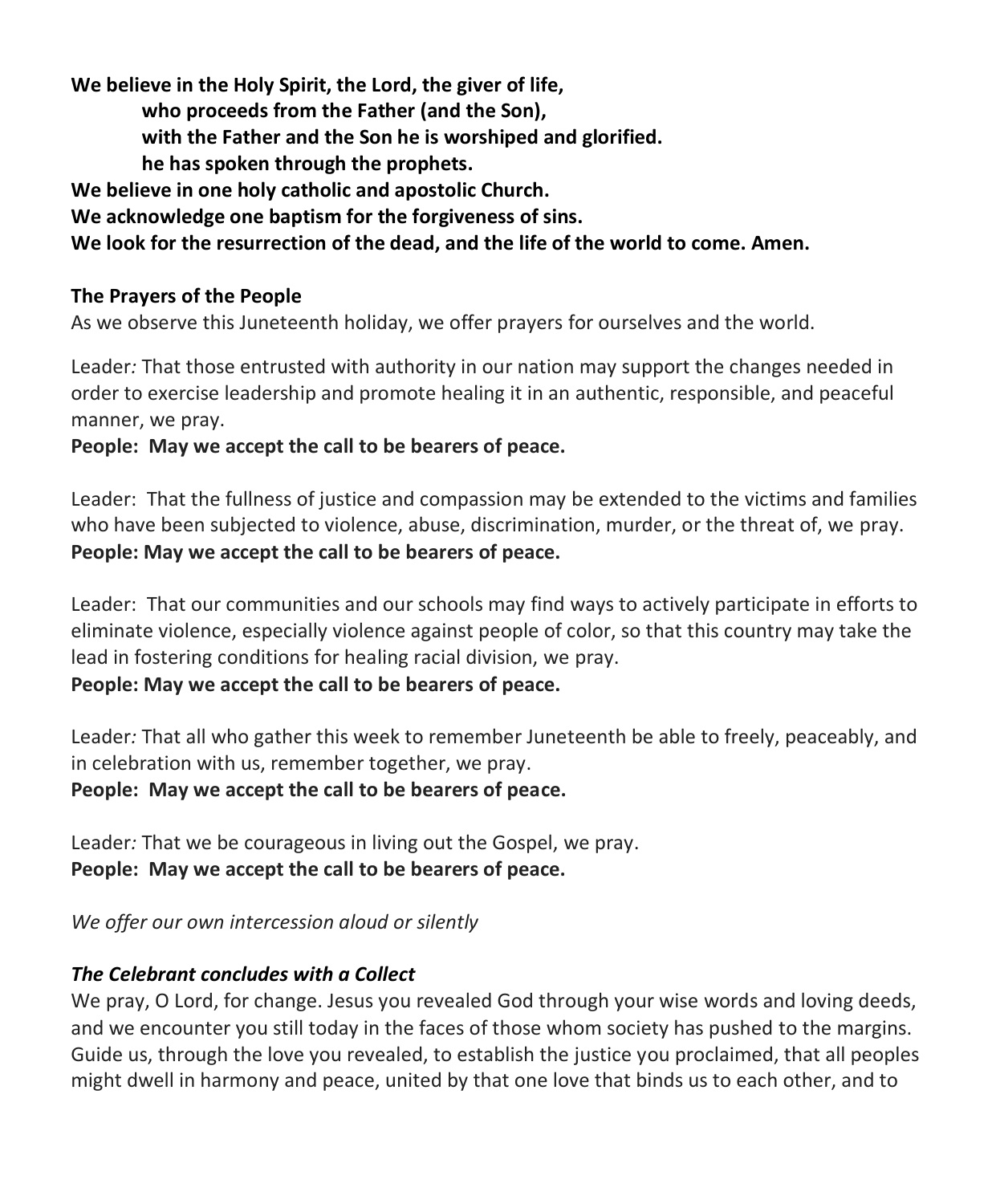you. And most of all, Lord, change our routine worship and work into genuine encounter with you and our better selves so that our lives will be changed for the good of all. **Amen.**

#### *The Celebrant says*

Let us humbly confess our sins unto Almighty God.

#### **Confession**

**Most merciful God, we confess that we have sinned against thee in thought, word, and deed, by what we have done, and by what we have left undone. We have not loved thee with our whole heart; we have not loved our neighbors as ourselves. We are truly sorry and we humbly repent. For the sake of thy Son Jesus Christ, have mercy on us and forgive us; that we may delight in thy will, and walk in thy ways, to the glory of thy Name. Amen.**

#### *The Celebrant says*

#### **The Absolution**

Almighty God, our heavenly Father, who of his great mercy hath promised forgiveness of sins to all those who with hearty repentance and true faith turn unto him, have mercy upon you, pardon and deliver you from all your sins, confirm and strengthen you in all goodness, and bring you to everlasting life; through Jesus Christ our Lord. **Amen.**

#### **The Peace (All Stand)**

| Celebrant | The peace of the Lord be always with you. |
|-----------|-------------------------------------------|
| People    | And with thy spirit.                      |

#### **Greetings and Announcements**

#### **Litany for Father's Day**

| Leader: | For fathers everywhere, who have given us life and love, that we may show<br>them respect and love.                                            |
|---------|------------------------------------------------------------------------------------------------------------------------------------------------|
| People: | Holy God, hear this prayer for our fathers.                                                                                                    |
| Leader: | For fathers who have lost a child through death, that their faith may give them<br>hope, and their family and friends support and console them |
| People: | Holy God, hear this prayer for our fathers that mourn.                                                                                         |
| Leader: | For men who may or may not have children of their own, but act like a father to<br>someone in need of advice, support, nurturing, and love.    |
| People: | Holy God, hear this prayer for our father figures.                                                                                             |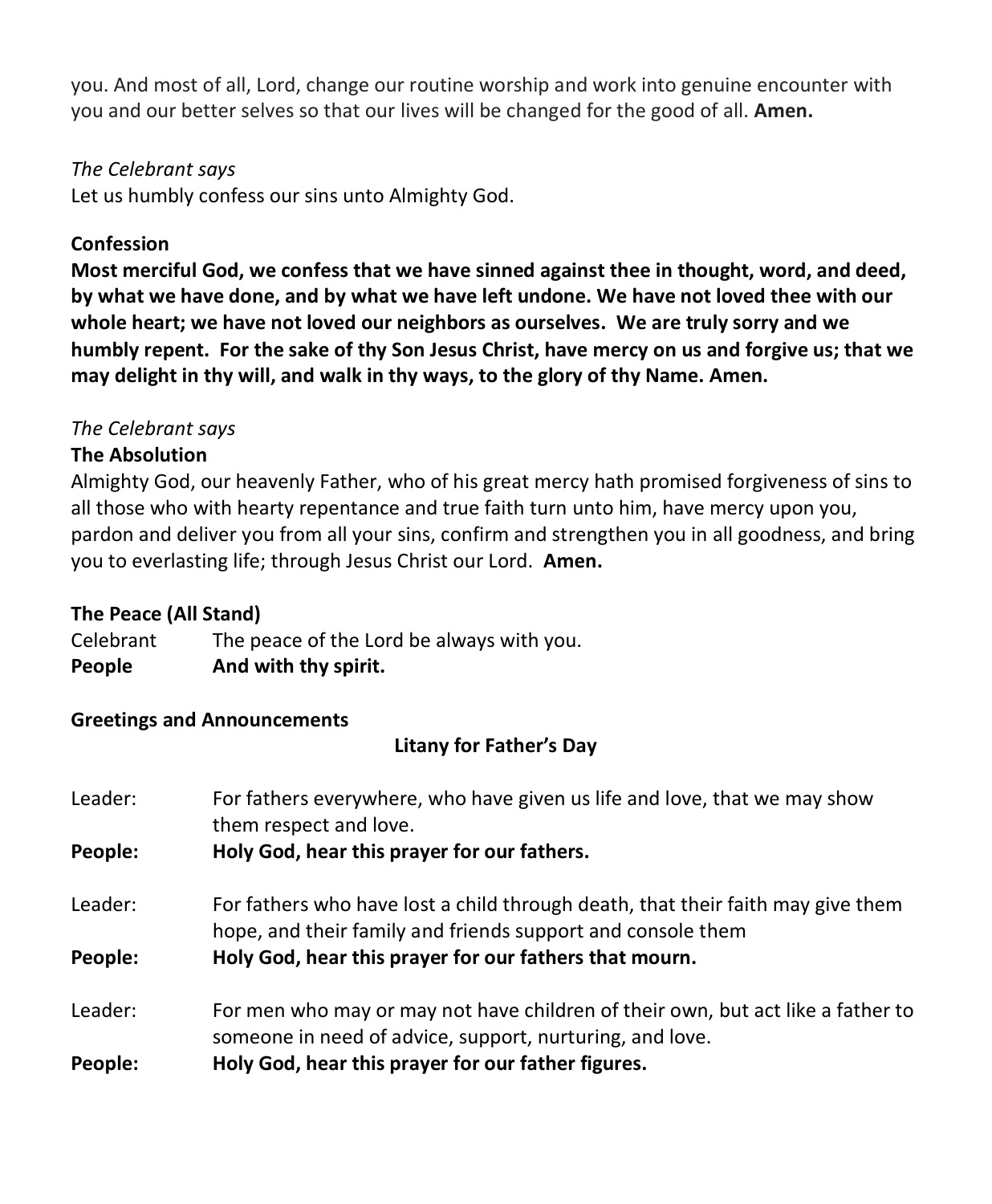| Leader: | For step-fathers who have assumed that role with love and joy, who have loved<br>the children of another as their own and helped create a new family.                             |
|---------|-----------------------------------------------------------------------------------------------------------------------------------------------------------------------------------|
| People: | Holy God, hear this prayer for step-fathers.                                                                                                                                      |
| Leader: | For adoptive fathers, who have heard the call of God to lovingly step forward<br>for those that need their care.                                                                  |
| People: | Holy God, hear this prayer for adoptive fathers.                                                                                                                                  |
| Leader: | For Fathers who, in serving their country, must endure long separations from<br>their children.                                                                                   |
| People: | Holy God, hear this prayer for divorced fathers.                                                                                                                                  |
| Leader: | For divorced fathers, who love their children deeply, yet are unable to be with<br>them daily.                                                                                    |
| People: | Holy God, hear this prayer for fathers who are away.                                                                                                                              |
| Leader: | For fathers who have been unable to be a source of strength, who have not<br>responded to the needs of their children and who have not sustained their<br>families.               |
| People: | Holy God, have mercy on absentee fathers.                                                                                                                                         |
| Leader: | For fathers who struggle with temptation, violence, or addiction. For those who<br>do harm, and for those whom they have harmed.                                                  |
| People: | Holy God, have mercy on fathers that struggle.                                                                                                                                    |
| Leader: | For new fathers, full of hope. For long-time fathers, full of wisdom. For fathers<br>yet to be, and fathers soon to be.                                                           |
| People: | Holy God, hear our prayer for the fathers of your Church.                                                                                                                         |
| Leader: | For those that have shaped our lives without claim of family or kinship. For<br>those who have taught us, guided us, shaped us and molded us into servants of<br>Christ our Lord. |
| People: | Holy God, hear our prayer for the fathers of our faith.                                                                                                                           |

Leader: God our Father, in your wisdom and love you made all things. Bless these men, that they may be strengthened as Christian fathers. Give to them the strength you gave to Joseph to do your will when he did not understand it. Let the example of their faith and love shine forth. Grant that we, their sons and daughters, honor them always with a spirit of profound respect. Grant this through Jesus Christ our Lord. **Amen.**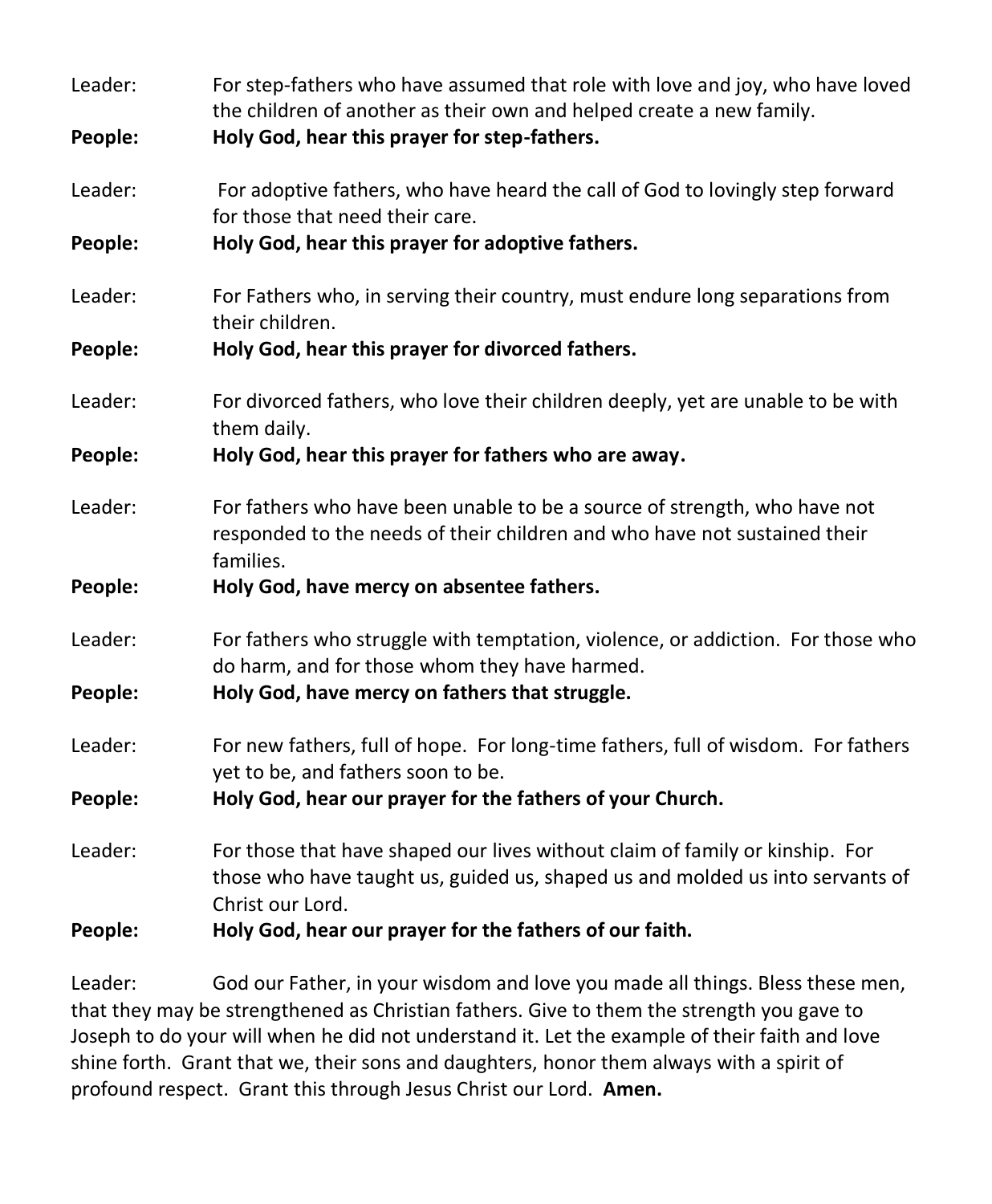#### *Prayer for Birthdays*

O God, our times are in your hand: Look with favor, we pray, on your servants as they begin another year. Grant that they may grow in wisdom and grace, and strengthen their trust in your goodness all the days of their lives; through Jesus Christ our Lord. **Amen.**

## *Prayer for Travelers*

O God, our heavenly Father, whose glory fills the whole creation, and whose presence we find wherever we go: Preserve those who travel; surround them with your loving care; protect them from every danger; and bring them in safety to their journey's end; through Jesus Christ our Lord. **Amen**.

**Offertory Hymn 411 "O Bless the Lord, My Soul"**



whose grace hath made thee whole, whose loving-kindness crowns thy days: O bless the Lord, my soul!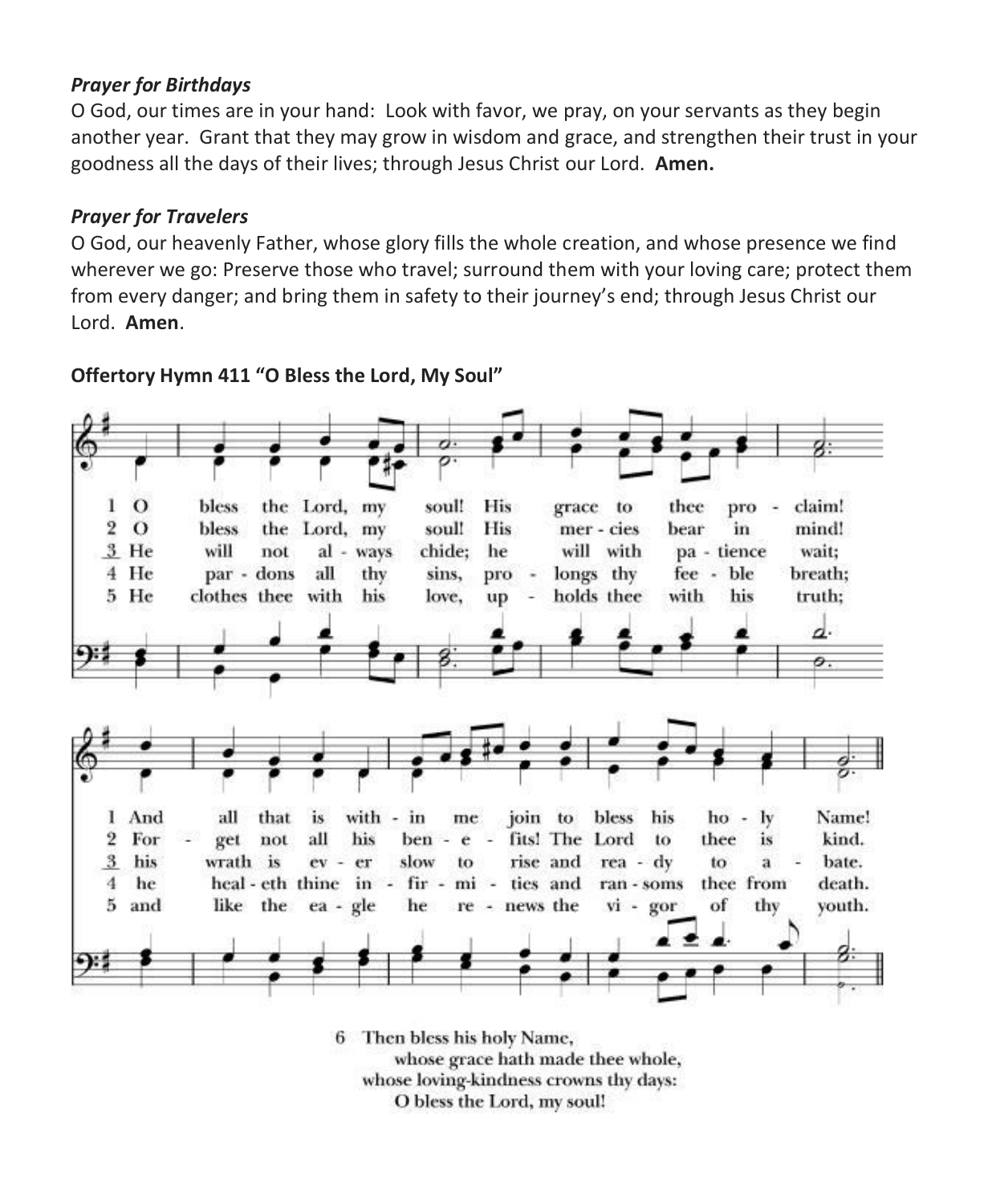## **Doxology Hymn 380 (verse 3)**

Praise God, from whom all blessings flow; praise him, all creatures here below; praise him above, ye heavenly host: praise Father, Son, and Holy Ghost.

#### **The Great Thanksgiving, (Eucharistic Prayer II)**

| Celebrant | The Lord be with you.                 |
|-----------|---------------------------------------|
| People    | And with thy spirit.                  |
| Celebrant | Lift up your hearts                   |
| People    | We lift them up unto the Lord.        |
| Celebrant | Let us give thanks unto our Lord God. |
| People    | It is meet and right so to do.        |

#### *Celebrant*

It is very meet, right, and our bounden duty, that we should at all times, and in all places, give thanks unto thee, O Lord, holy Father, almighty, everlasting God. Therefore with Angels and Archangels, and with all the company of heaven, we laud and magnify thy glorious Name; evermore praising thee, and saying,

#### **Sanctus -** *Lau*

Holy, Holy, Holy Lord, God of power and might. Heaven and earth are full of your glory. Hosanna in the highest. Blessed is he who comes in the name of the Lord. Hosanna in the highest, Hosanna in the highest.

#### *The Celebrant continues*

All glory be to thee, O Lord our God, for that thou didst create heaven and earth, and didst make us in thine own image; and, of thy tender mercy, didst give thine only Son Jesus Christ to take our nature upon him, and to suffer death upon the cross for our redemption. He made there a full and perfect sacrifice for the whole world; and did institute, and in his holy Gospel command us to continue, a perpetual memory of that his precious death and sacrifice, until his coming again.

For in the night in which he was betrayed, he took bread; and when he had given thanks to thee, he broke it, and gave it to his disciples, saying, "Take, eat, this is my body, which is given for you. Do this in remembrance of me."

Likewise, after supper, he took the cup; and when he had given thanks, he gave it to them, saying, "Drink this, all of you; for this is my Blood of the New Covenant, which is shed for you,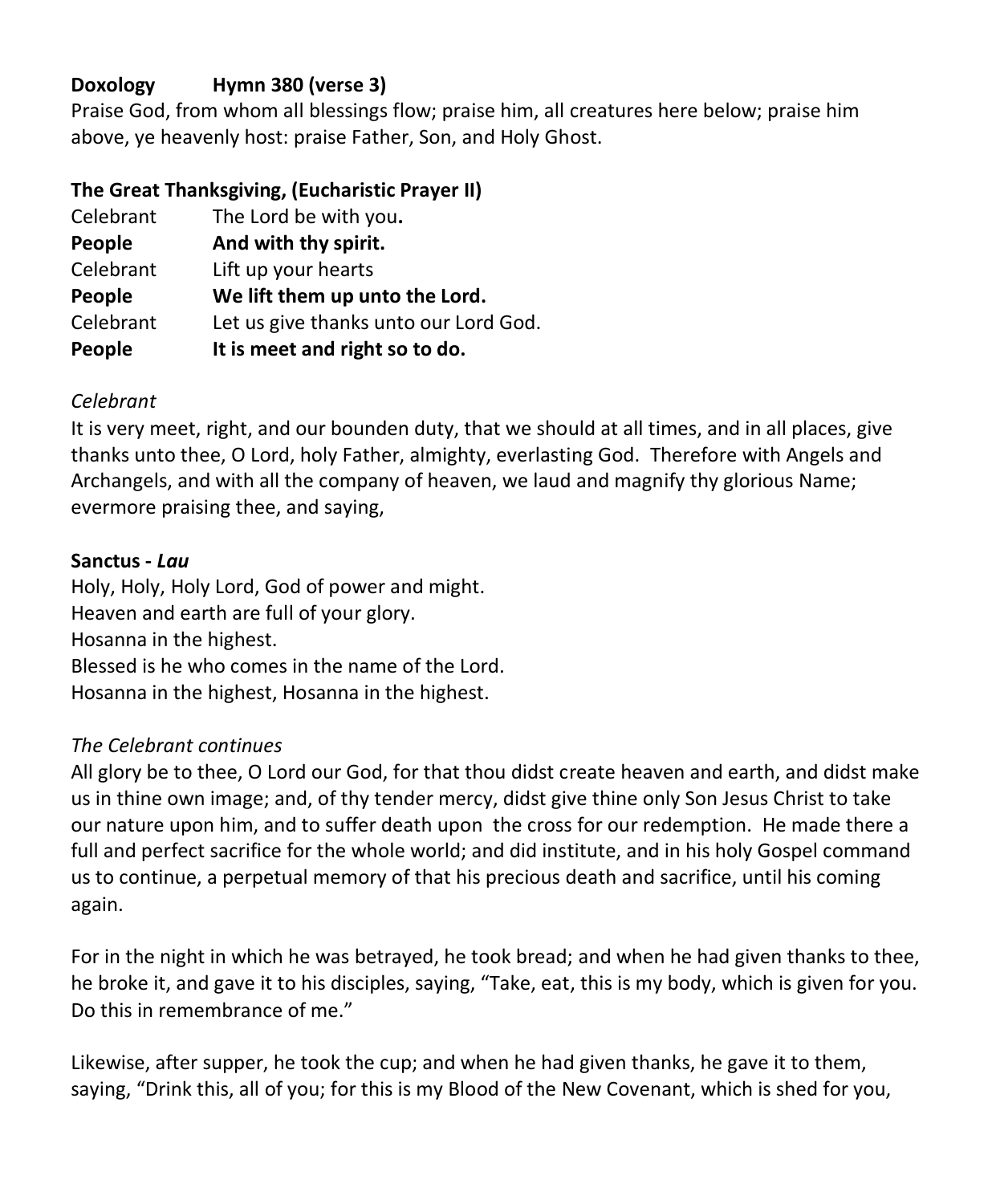and for many, for the remission of sins. Do this, as oft as ye shall drink it, in remembrance of me."

Wherefore, O Lord and heavenly Father, we thy people do celebrate and make, with these thy holy gifts which we now offer unto thee, the memorial thy Son hath commanded us to make; having in remembrance his blessed passion and precious death, his mighty resurrection and glorious ascension; and looking for his coming again with power and great glory.

And we most humbly beseech thee, O merciful Father, to hear us, and, with thy Word and Holy Spirit, to bless and sanctify these gifts of bread and wine, that they may be unto us the Body and Blood of thy dearly-beloved Son Jesus Christ.

And we earnestly desire thy fatherly goodness to accept this our sacrifice of praise and thanksgiving, whereby we offer and present unto thee, O Lord, our selves, our souls and bodies. Grant, we beseech thee, that all who partake of this Holy Communion may worthily receive the most precious Body and Blood of thy Son Jesus Christ, and be filled with thy grace and heavenly benediction; and also that we and all thy whole Church may be made one body with him, that he may dwell in us, and we in him; through the same Jesus Christ our Lord;

By whom, and with whom, and in whom, in the unity of the Holy Ghost all honor and glory be unto thee, O Father Almighty, world without end. Amen.

#### *The Celebrant continues*

And now, as our Savior Christ hath taught us, we are bold to say,

#### *People and Celebrant*

**Our Father, who art in heaven, hallowed be thy Name, thy kingdom come, thy will be done, on earth as it is in heaven. Give us this day our daily bread. And forgive us our trespasses, as we forgive those who trespass against us. And lead us not into temptation, but deliver us from evil. For thine is the kingdom, and the power, and the glory, for ever and ever. Amen.**

**The Breaking of the Bread** Alleluia. Christ our Passover is sacrificed for us. **Therefore let us keep the feast. Alleluia**

## **Fraction Anthem "Whoever Comes to Me" -** *Arlen Clarke*

Whoever comes to me shall not hunger, And whoever believes in me shall never thirst; Send out your light and your truth That they may lead me to your holy hill.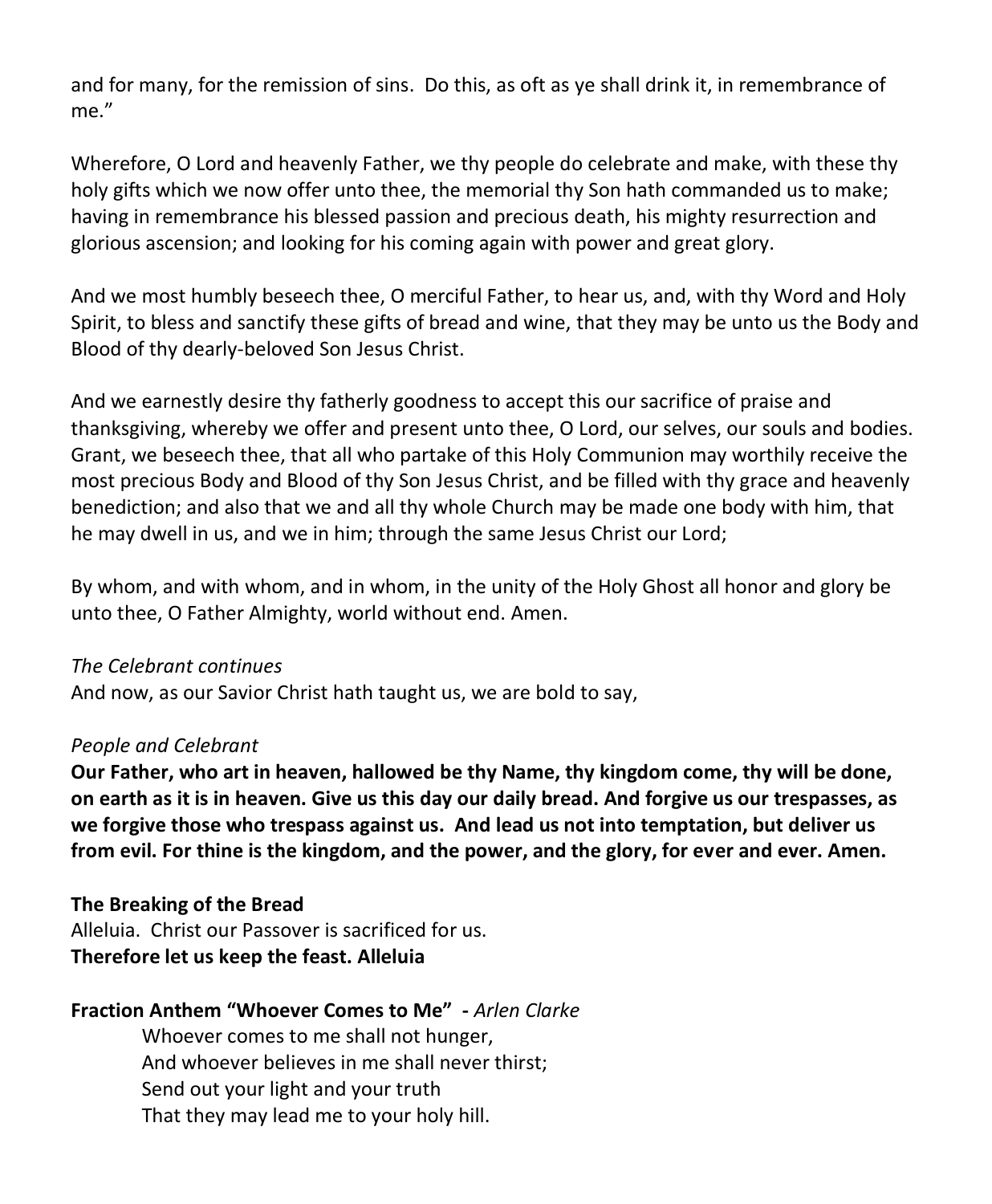The Gifts of God for the People of God. Take them in remembrance that Christ died for you, and feed on him in your hearts by faith, with thanksgiving. The Body of Christ for the Body of Christ. Be what you see. Receive what you are.

*Prayer of St. Alphonsus Liguori for use by those who are unable to receive communion*

My Jesus,

I believe that You are present in the Most Holy Sacrament.

I love You above all things,

and I desire to receive You into my soul.

Since I cannot at this moment receive You sacramentally,

come at least spiritually into my heart.

I embrace You as if You were already there

and unite myself wholly to You.

Never permit me to be separated from You. Amen.

#### **Communion Hymn LEV 151**

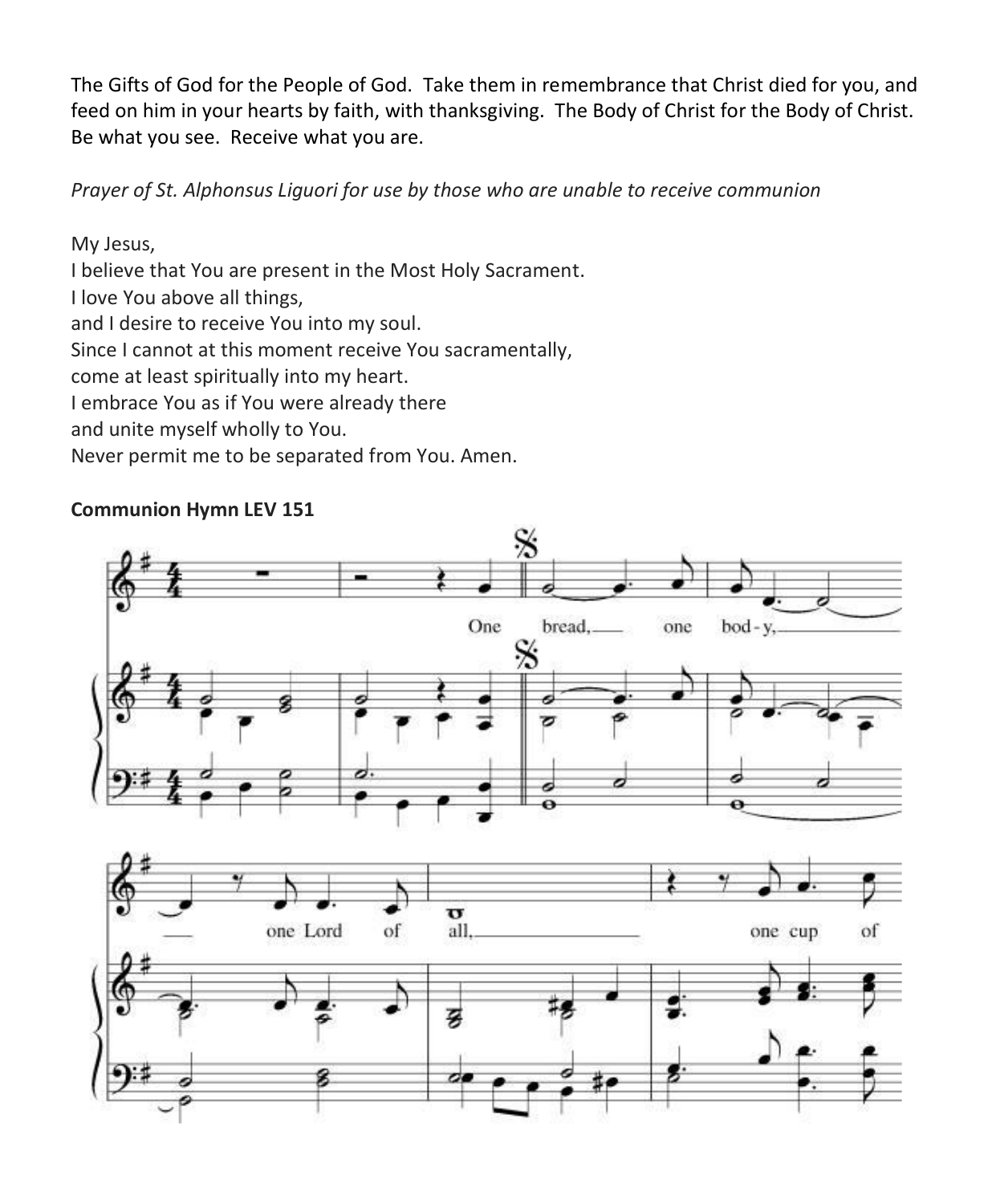



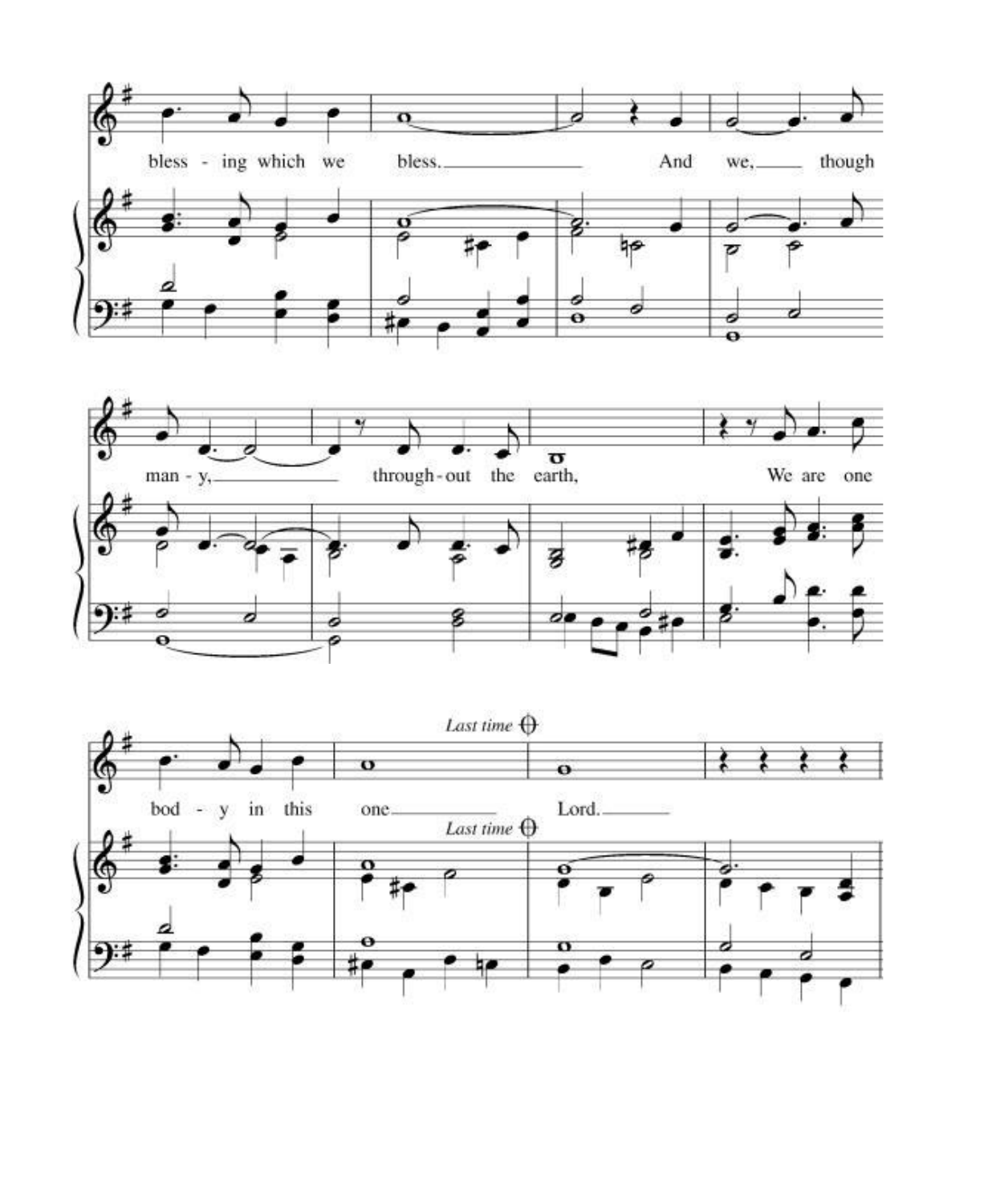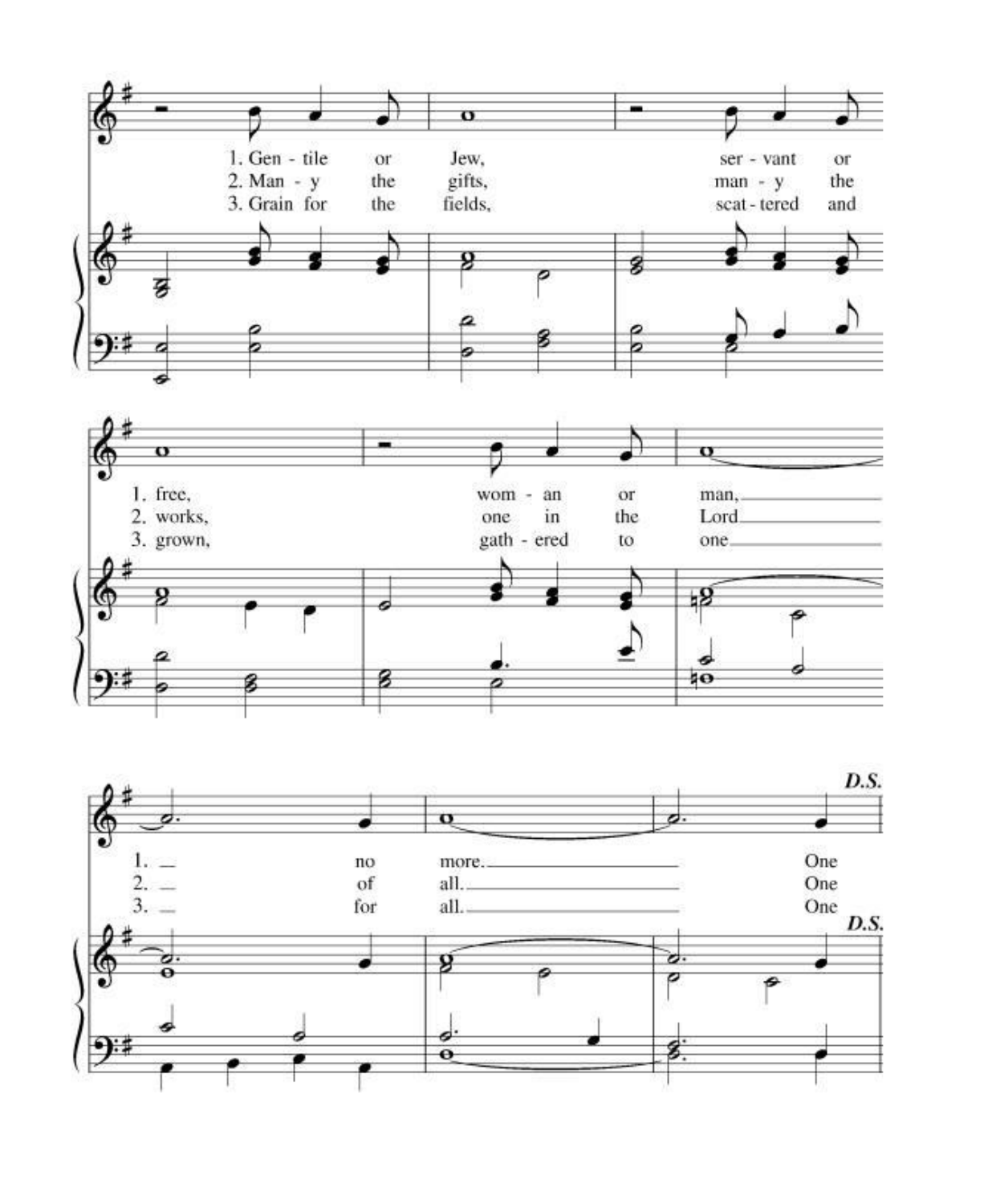

*After Communion, the Celebrant says* Let us pray.

**Almighty and everliving God, we most heartily thank thee for that thou dost feed us, in these holy mysteries, with the spiritual food of the most precious Body and Blood of thy Son our Savior Jesus Christ; and dost assure us thereby of thy favor and goodness towards us; and that we are very members incorporate in the mystical body of thy Son, the blessed company of all faithful people; and are also heirs, through hope, of thy everlasting kingdom. And we humbly beseech thee, O heavenly Father, so to assist us with thy grace, that we may continue in that holy fellowship, and do all such good works as thou hast prepared for us to walk in; through Jesus Christ our Lord, to whom, with thee and the Holy Ghost, be all honor and glory, world without end. Amen.**

**Lord of the Feast, we thank you for gathering us as your people. We call to remembrance the many times we have been fed at your table and we lament our distance now. Be present Lord Jesus as you were present with your disciples, be known to us in the breaking of the bread, and may your Holy Spirit sustain us and all your Church until we can gather together again. We ask this for the sake of your love. Amen.**

**The Blessing**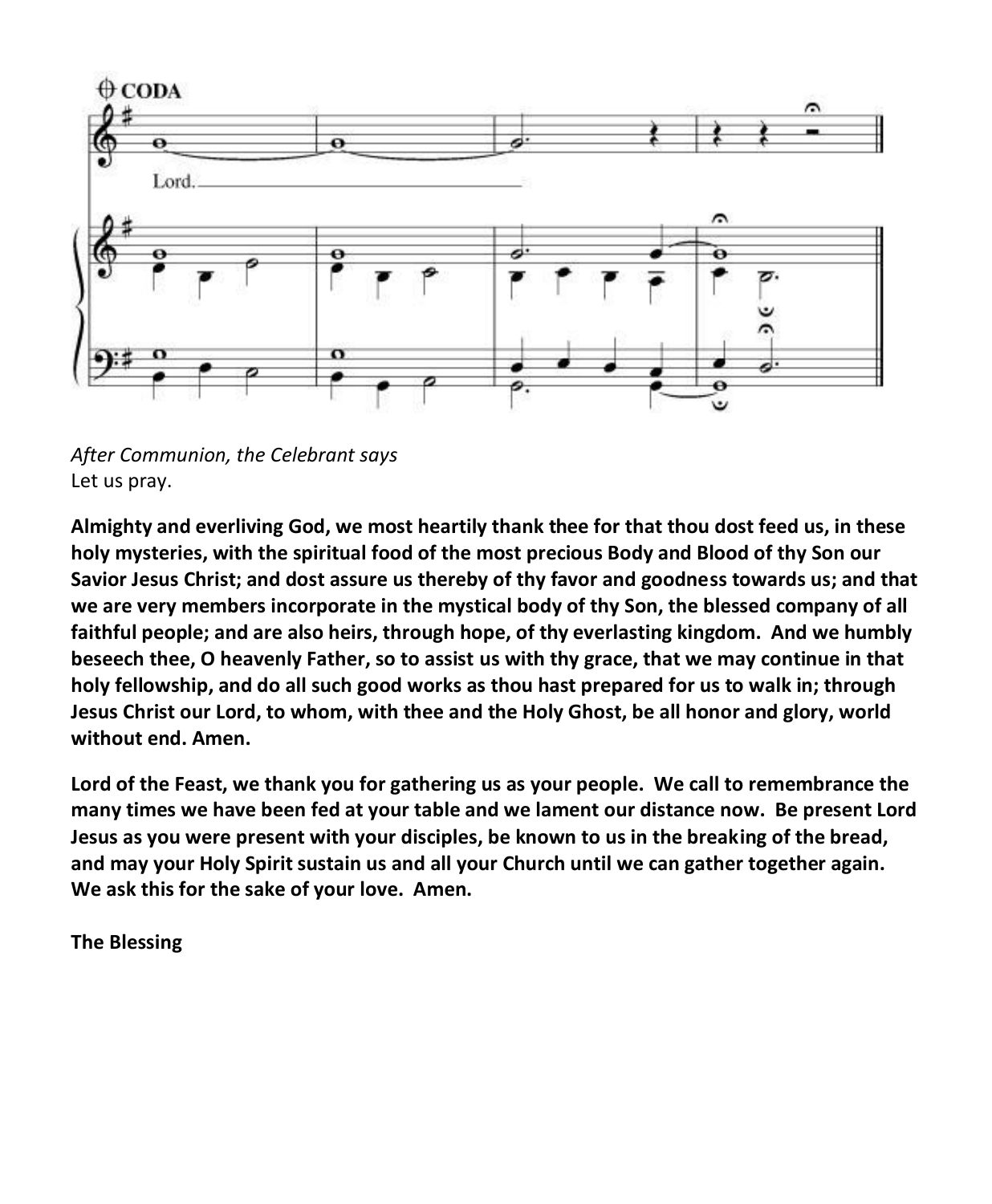**Recessional Hymn 535** "**Ye Servants of God, Your Master Proclaim"**

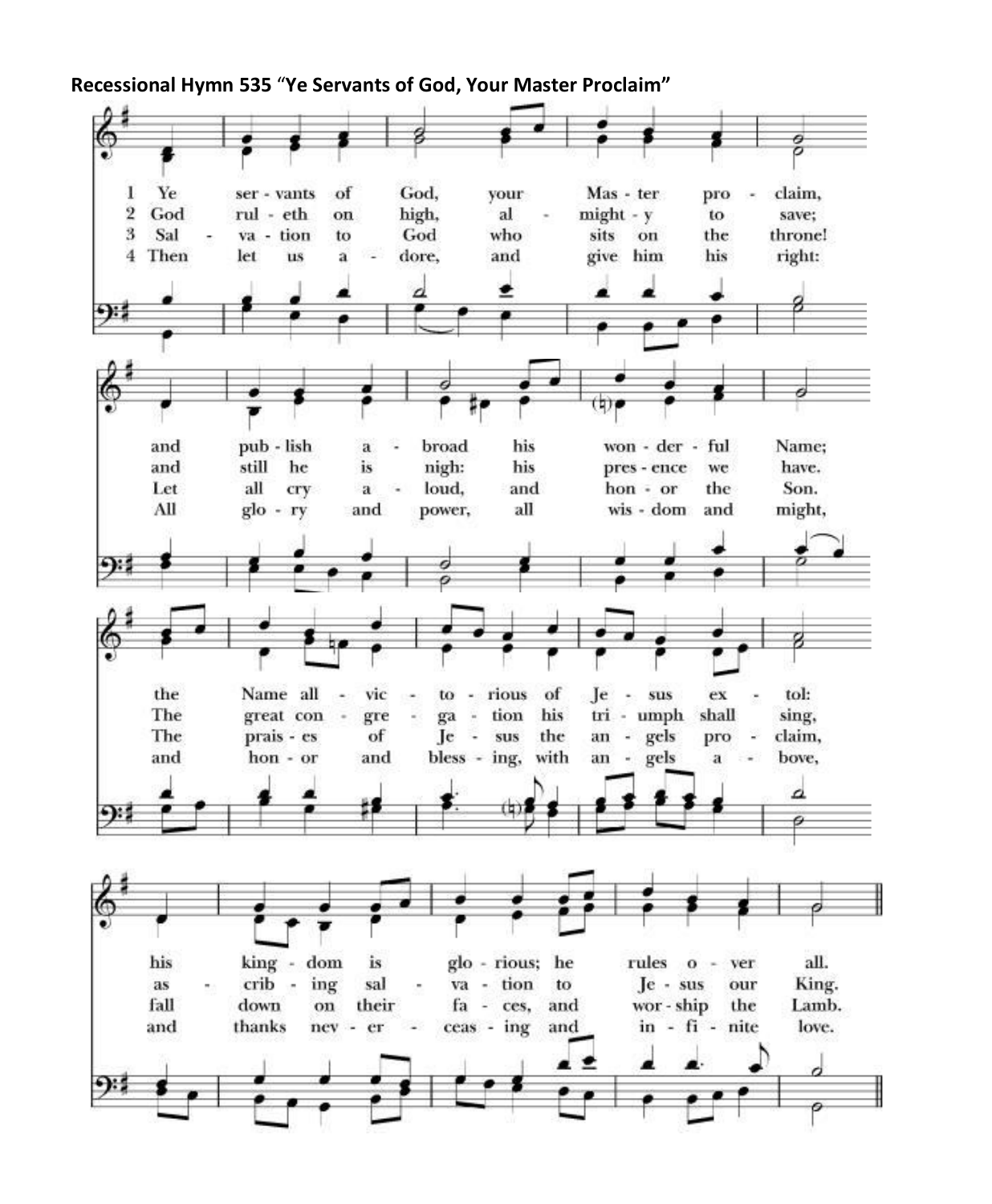Celebrant Go in peace to love and serve the Lord. **People Thanks be to God.** 

**Postlude** Chorale Varie on *Veni Creator Veni Creator* by M. Durufle

#### *The Altar Flowers are given to the Glory of God by Pat Rizzo & Doug Sisk in loving memory of Joseph Rizzo.*

*The Altar Wine, Bread, and Candles are given to the Glory of God by Dan Mistichelli in loving memory of Barbara.*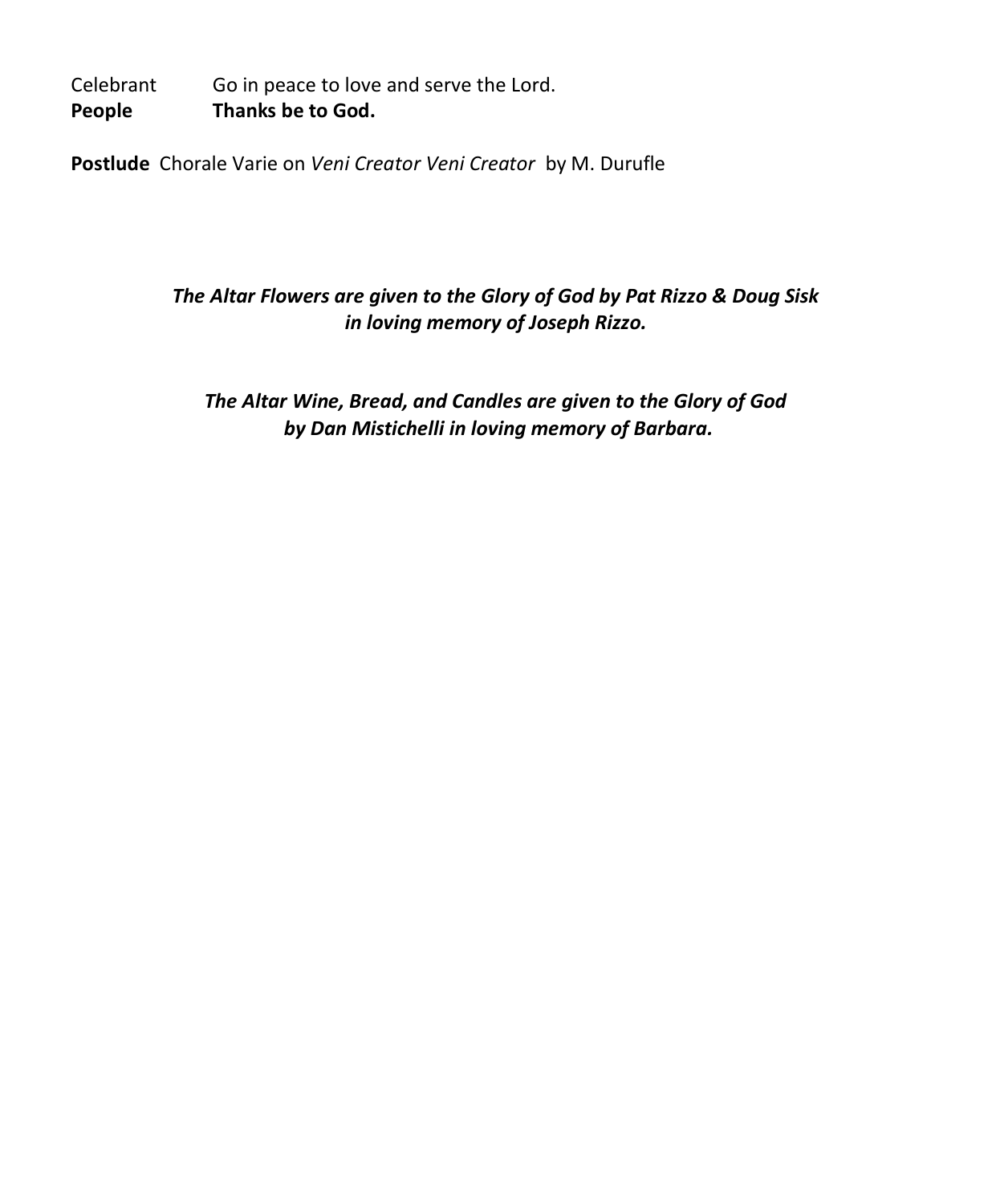**INTERCESSORY PRAYER LIST –** (friends, family and acquaintances of parishioners) Michael, Teresa, Helen, Mark, Al, Tracy, Lynn, Lee, Diana, Jackie, Bruce, Barbara, Peter, Patrick, Mary, Lucille, Bryan, Rosemarie, Rick, Robert, Meredith, Cindy, Willa, Thomas, Joan, Elizabeth, John, Stefanie, Adrian, Guy, Mike, Bette, Carol, Sherry, Linda, Peggy, Mary, Ed, Taylor, Robin, Joy, Alex, Paul, Ann, Judi, Jayne, Ruth, Rebecca, Andrea, Terry, Sandy, Carolyn, Daniella, Rachel, Morgan, Joe, Karen, Anthony, Jean, Kurt, Marco, Abigail, Pat, Barbara, Bridget, Doug, Debbie, Bill

#### **WE CELEBRATE THIS WEEK**

**BIRTHDAYS** Patrick Pannah, Sr., Nicholas Handago **ANNIVERSARY** JoAnn & Jay Townsend

**SUNDAY SUMMER WORSHIP HOURS** Sunday**, June 19th through September 4th** we will worship together at **one service only at 9:00am**.

**WEDNESDAY HOLY EUCHARIST/HEALING SERVICE** will resume in September.

#### **SUNDAY SUMMER FELLOWSHIP ON FRONT LAWN BEGINS TODAY!**

Sunday, **June 19th through September 4**th all are welcome to join for tea, lemonade and fellowship on the front lawn of the church immediately following the 9am service.

Your help is needed to host times of fellowship and refreshments on the front lawn. It's easy and it's fun! We set up the tables, you provide the lemonade, iced tea and cookies/muffins and host with a smile. A sign up is posted on the bulletin board for you to let us know which Sunday you're available to help. Please sign up today!

#### **Did you know that Christ Church can make \$ from AmazonSmiles?**

AmazonSmile is a program that donates 0.5% of your eligible purchases on Amazon to a charity of your choice. If you are not already an AmazonSmile member, simply sign up at **smile.amazon.com** and select **CHRIST CHURCH MEDIA** as your charitable organization to start generating donations, at not cost to you. Or open the app and find 'Settings' in the menu ( $\equiv$ ). Tap on 'AmazonSmile' and follow the on-screen instructions to turn on AmazonSmile on your phone. Now, all you need to do is start shopping **smile.amazon.com.**

#### **IMPLEMENTATION OF COVID 19 SAFETY MEASURES**

New COVID cases in our community, though still low, are beginning to creep up. In consideration of our older, younger, and medically vulnerable members and guests, **we strongly recommend that everyone wear masks during the services and at all indoor gatherings.** Masks are required for the celebrant, altar servers, and choir.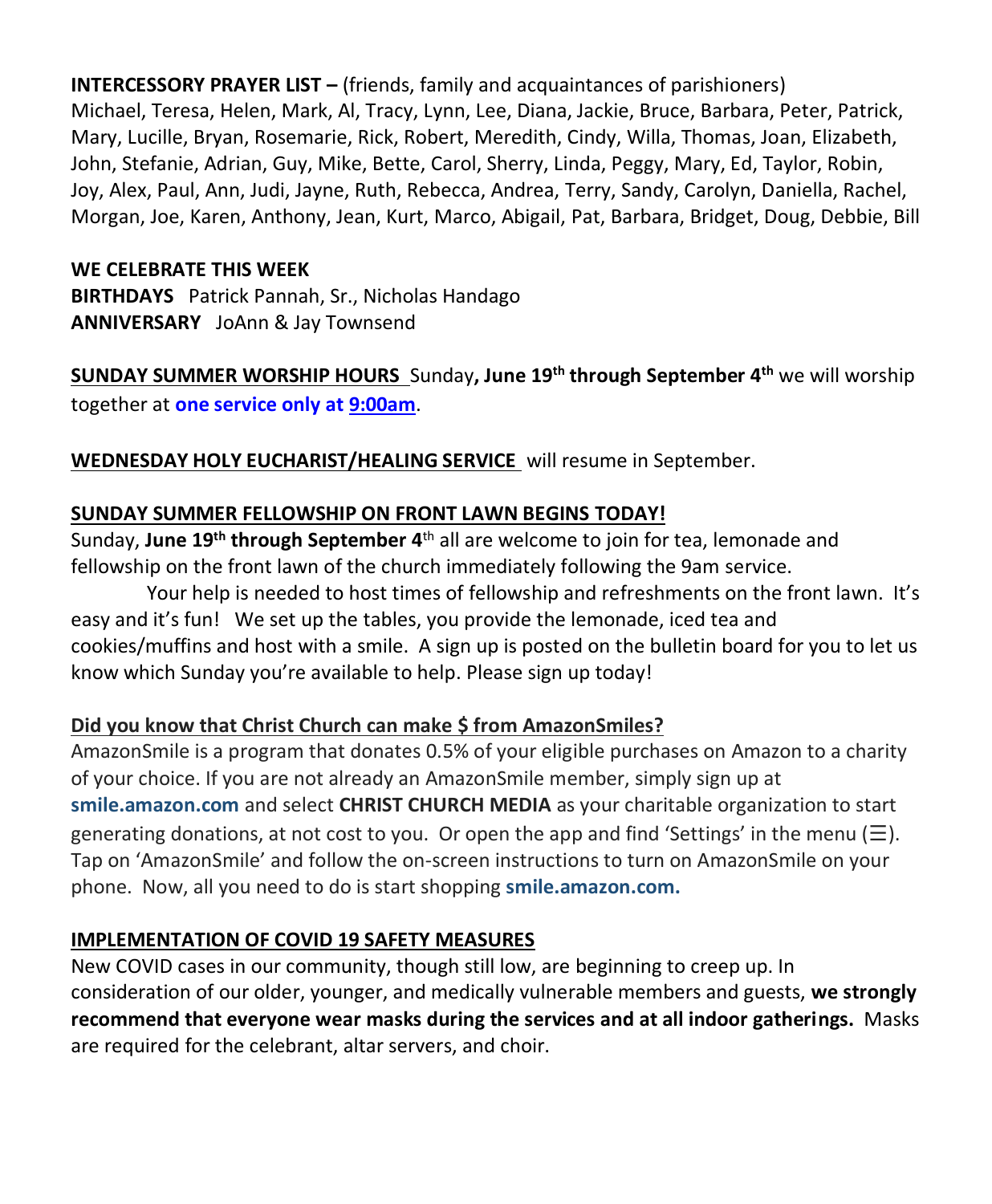We have implemented several Covid-19 safety measures to improve our indoor air quality and ventilation as we return to "normal," in-person Church services.

These measures are based on engineering, science, and the advice of air quality engineers. While nothing can make us 100% Covid safe, these initiatives improve our community's safety and are within our financial means.

These safety measures include:

- Improving air circulation in the Sanctuary with three large overhead circulating fans.
- Improving air purification in the Sanctuary with an upgraded air handling system.
- Improving air quality in the Sanctuary with an upgraded air filtration system.
- Upgrading the air handling and filtration systems in St. Mary's Hall.
- Using stand-alone air purifiers throughout our Church campus.
- Providing hand sanitizers throughout the Church and the pews.

Please continue to do your part by following individual precautions such as wearing a mask that covers your mouth and nose, hand washing, and staying home if you feel unwell.

**NOTICE! PARKING LOT CLOSURE** The South Avenue and Franklin Street parking lot will be closed for renovations. **The parking lot MUST be cleared on Sunday, June 19th by noon.** This lot will remain closed throughout the summer.

PARISH OFFICE SUMMER HOURS Beginning June 20<sup>th</sup> through September 2<sup>nd</sup> the Parish Office will be open Monday through Thursday, 8:30am—2:30pm.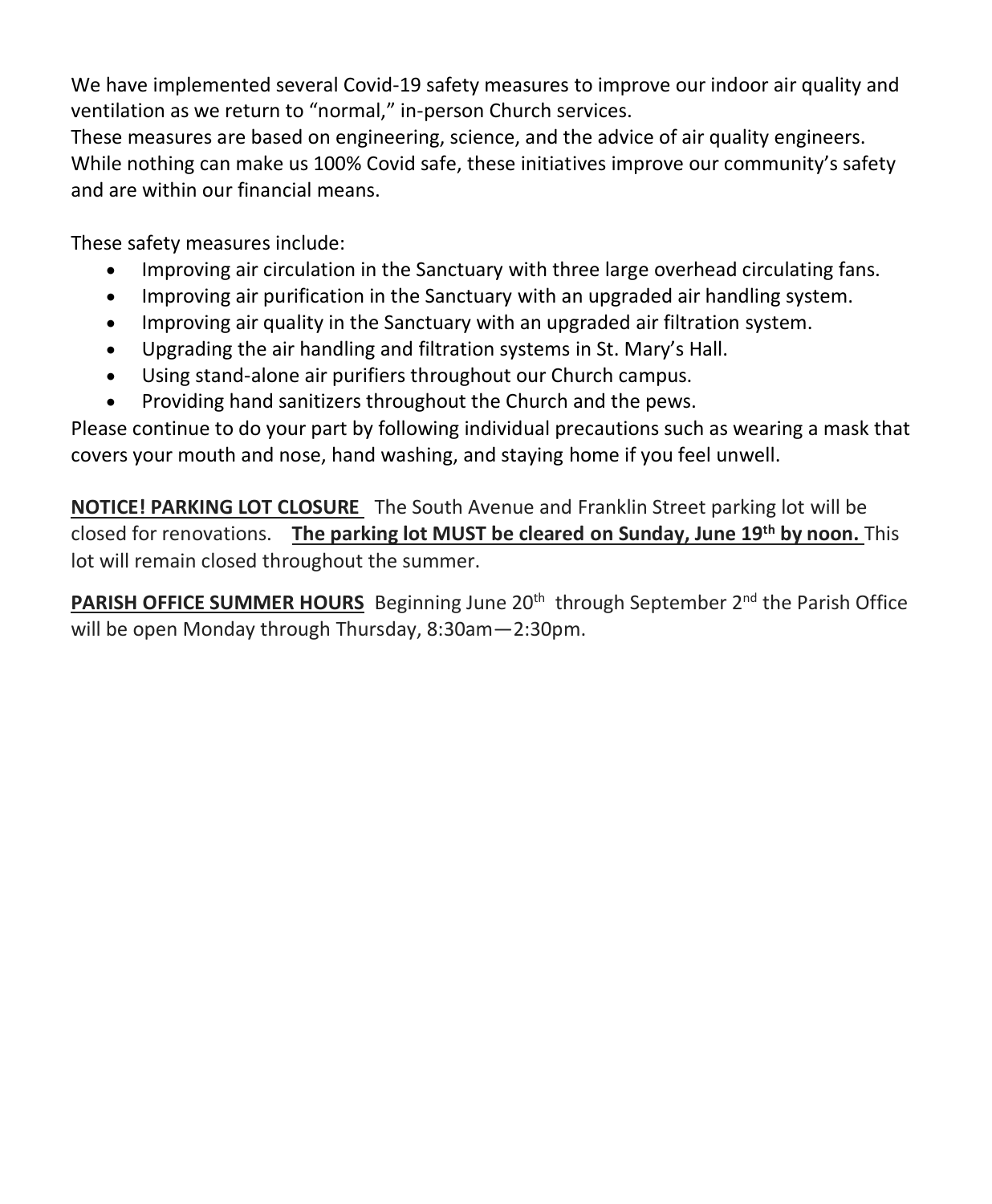#### **Weekly Calendar**

**2 Pentecost, June 19** 9am Holy Eucharist Rite I Followed by 'Tea on the Lawn' **Monday, June 20**

-----------------

**Tuesday, June 21**

-----------------

**Wednesday, June 22** 8pm AA Meeting, SJH **Thursday, June 23**

-------------------

**Friday, June 24**

-------------------

**Saturday, June 25** 9am Altar Guild **3 Pentecost, June 26** 9am Holy Eucharist Rite II Followed by 'Tea on the Lawn'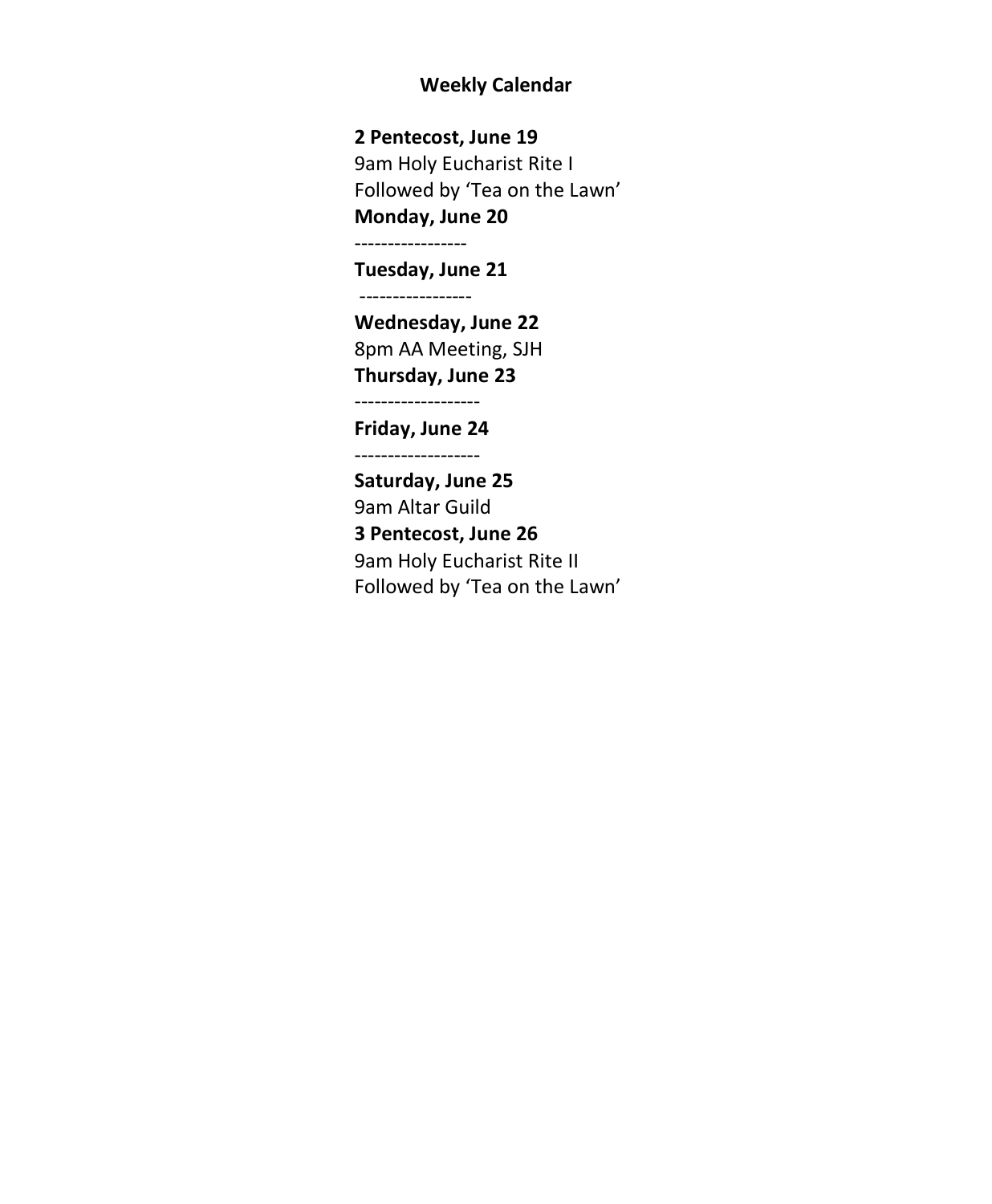#### **Liturgical Ministers Schedule**

#### **2 Pentecost, June 19 3 Pentecost, June 26 9AM 9AM**

1 st Server – Alexsa McKeown 1 2 nd Server – Maya Scranton 2 Gospeler – Robert Miller Gospeler OT, Psalm – OT, Psalm – Dan Mistichelli NT – NT – Carol Smith PP – Marylee Bunting Paten – Sue Welfley **Paten – Kate Zurick** CB1 – CB1 – CB2 – CB2 –

**9AM 9AM**

Terry Andrews **Lynn** Dufner

# Crucifer – Ivy Comerford Crucifer – Alexsa McKeown 1st Server -2<sup>nd</sup> Server -

**Ushers Ushers** Holly Cunningham, Gregg Smith

**Greeter Greeter**